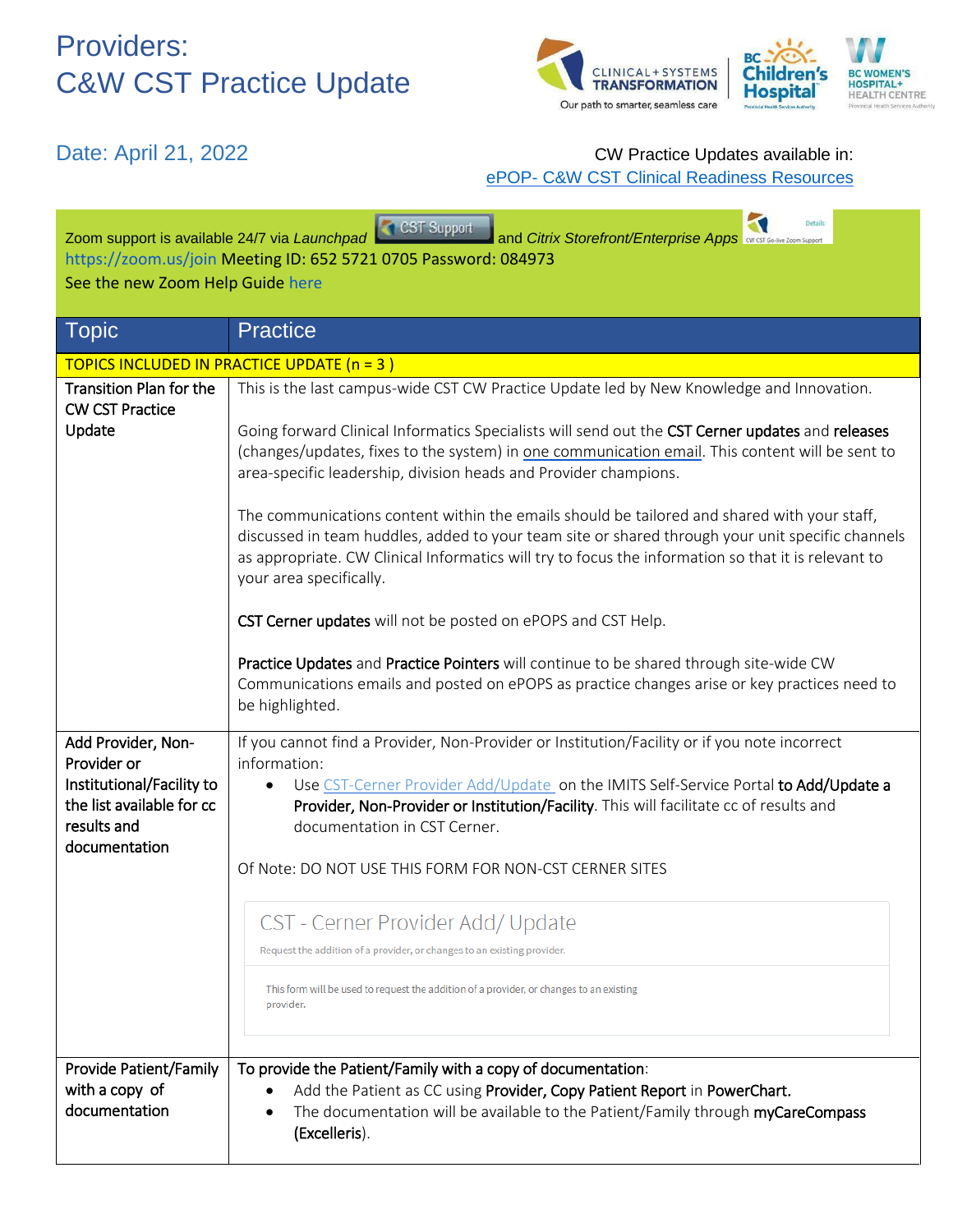## Providers: C&W CST Practice Update





Our path to smarter, seamless care